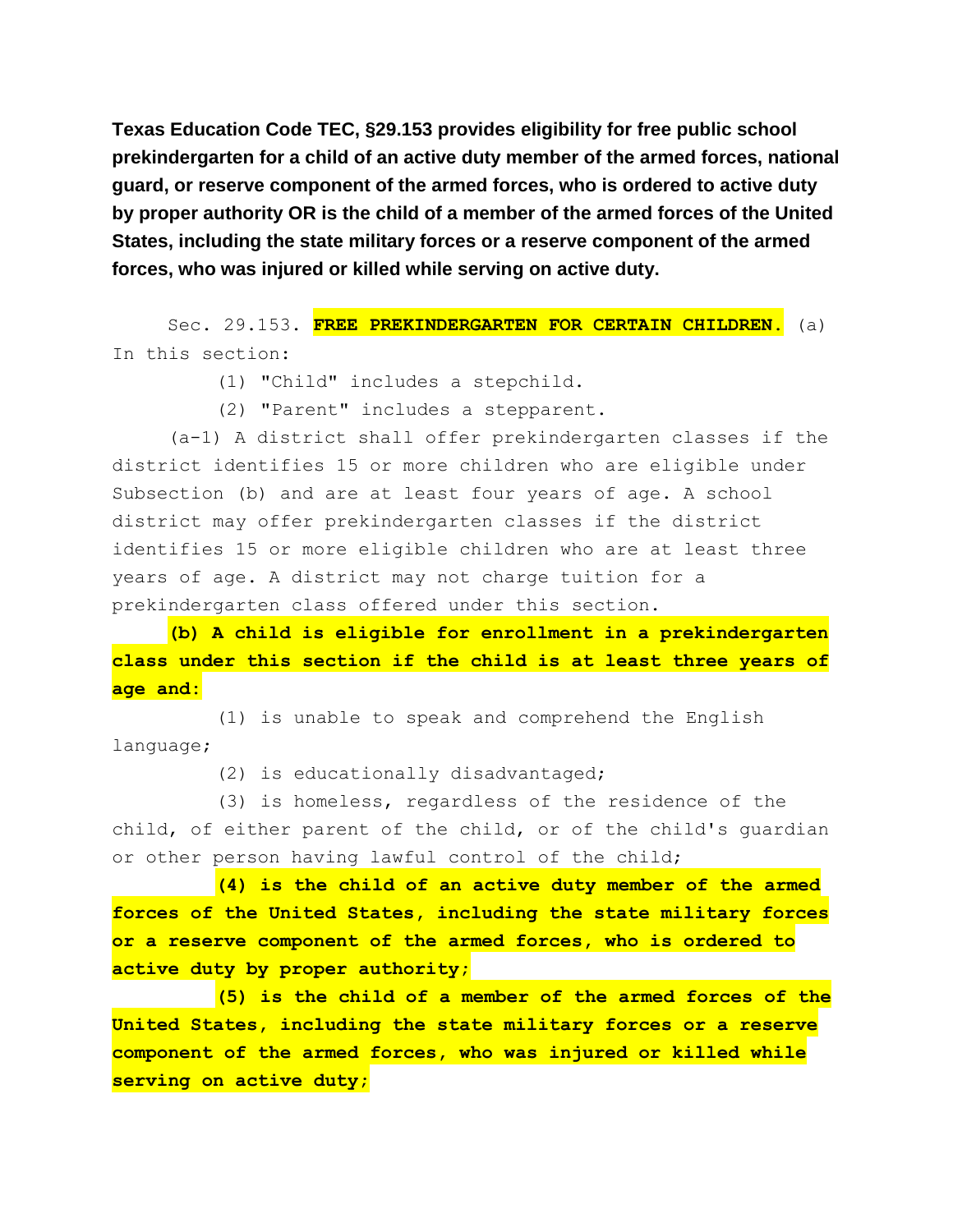(6) is or ever has been in the conservatorship of the Department of Family and Protective Services following an adversary hearing held as provided by Section [262.201,](http://www.statutes.legis.state.tx.us/GetStatute.aspx?Code=FA&Value=262.201) Family Code; or

(7) is the child of a person eligible for the Star of Texas Award as:

(A) a peace officer under Section [3106.002,](http://www.statutes.legis.state.tx.us/GetStatute.aspx?Code=GV&Value=3106.002) Government Code;

(B) a firefighter under Section [3106.003,](http://www.statutes.legis.state.tx.us/GetStatute.aspx?Code=GV&Value=3106.003) Government Code; or

(C) an emergency medical first responder under Section [3106.004,](http://www.statutes.legis.state.tx.us/GetStatute.aspx?Code=GV&Value=3106.004) Government Code.

(c) A prekindergarten class under this section may be operated on a half-day basis for children under four years of age and shall be operated on a full-day basis for children who are at least four years of age. A district is not required to provide transportation for a prekindergarten class, but transportation, if provided, is included for funding purposes as part of the regular transportation system.

(c-1) A prekindergarten class under this section for children who are least four years of age must comply with the program standards required for high quality prekindergarten programs under Subchapter E-1.

(d) Subject to Subsections (d-1) and (d-2), on application of a district, the commissioner shall exempt a district from the application of all or any part of this section, including all or any part of Subchapter E-1 for a prekindergarten class described by Subsection (c-1), if the commissioner determines that:

(1) the district would be required to construct classroom facilities in order to provide prekindergarten classes; or

(2) implementing any part of this section would result in fewer eligible children being enrolled in a prekindergarten class under this section.

(d-1) A district may not receive an exemption under Subsection (d) unless the district has solicited and considered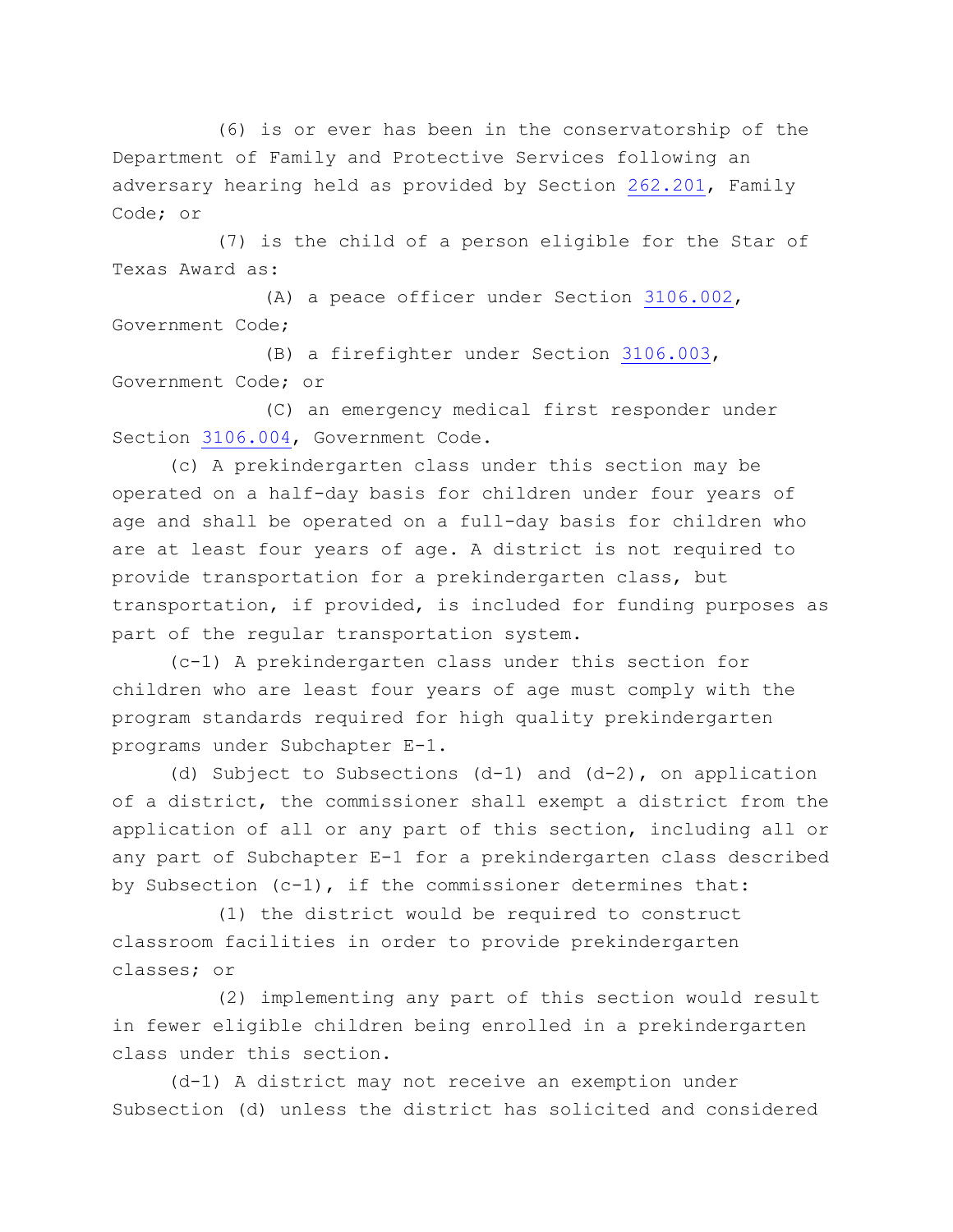at a public meeting proposals for partnerships with public or private entities regarding prekindergarten classes required under this section. A decision of the board of trustees regarding a partnership described by this subsection is final.

(d-2) An exemption under Subsection (d) may not be granted for a period longer than three school years and may be renewed only once.

(e) Each school district shall develop a system to notify the population in the district with children who are eligible for enrollment in a prekindergarten class under this section of the availability of the class. The system must include public notices issued in English and Spanish.

(f) A child who is eligible for enrollment in a prekindergarten class under Subsection (b)(4) or (5) remains eligible for enrollment if the child's parent leaves the armed forces, or is no longer on active duty, after the child begins a prekindergarten class.

Text of subsection as added by Acts 2019, 86th Leg., R.S., Ch. 943 (H.B. [3\)](http://www.legis.state.tx.us/tlodocs/86R/billtext/html/HB00003F.HTM), Sec. 2.019

(g) Before a school district or open-enrollment charter school may construct, repurpose, or lease a classroom facility, or issue bonds for the construction or repurposing of a classroom facility, to provide the prekindergarten classes required under this section, the district or school must solicit and consider proposals for partnerships to provide those classes with community-based child-care providers who:

(1) are a Texas Rising Star Program provider with a three-star certification or higher;

(2) are nationally accredited;

(3) are a Head Start program provider;

(4) are a Texas School Ready! participant; or

(5) meet the requirements under Section [29.1532.](http://www.statutes.legis.state.tx.us/GetStatute.aspx?Code=ED&Value=29.1532)

Text of subsection as added by Acts 2019, 86th Leg., R.S., Ch.

443 (S.B. [1679\)](http://www.legis.state.tx.us/tlodocs/86R/billtext/html/SB01679F.HTM), Sec. 1